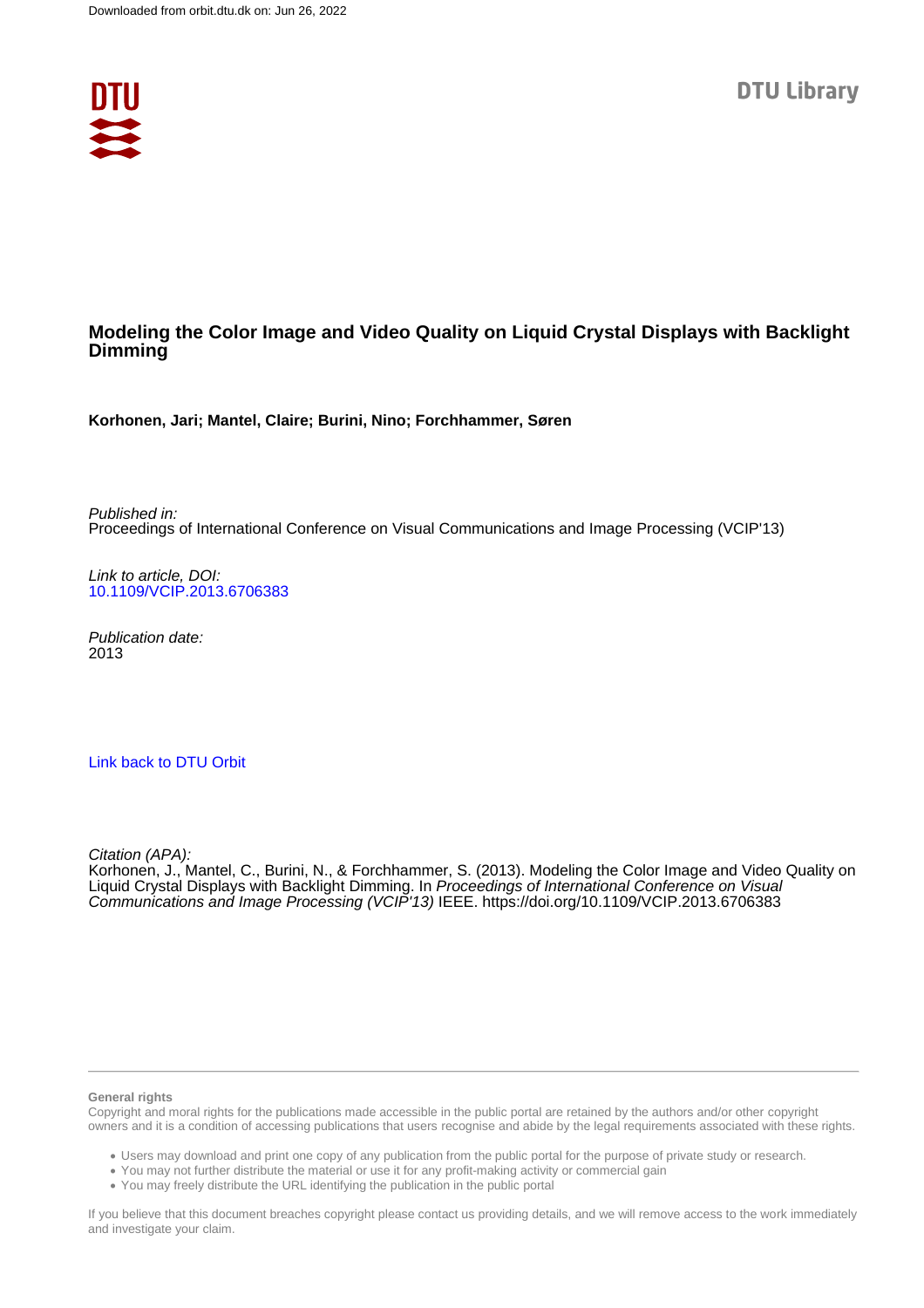# **MODELING THE COLOR IMAGE AND VIDEO QUALITY ON LIQUID CRYSTAL DISPLAYS WITH BACKLIGHT DIMMING**

*Jari Korhonen, Claire Mantel, Nino Burini,* and *Søren Forchhammer* Dept. of Photonics Engineering, Technical University of Denmark (DTU Fotonik)

## **ABSTRACT**

Objective image and video quality metrics focus mostly on the digital representation of the signal. However, the display characteristics are also essential for the overall Quality of Experience (QoE). In this paper, we use a model of a backlight dimming system for Liquid Crystal Display (LCD) and show how the modeled image can be used as an input to quality assessment algorithms. For quality assessment, we propose an image quality metric, based on Peak Signal-to-Noise Ratio (PSNR) computation in the CIE  $L^*a^*b^*$  color space. The metric takes luminance reduction, color distortion and loss of uniformity in the resulting image in consideration. Subjective evaluations of images generated using different backlight dimming algorithms and clipping strategies show that the proposed metric estimates the perceived image quality more accurately than conventional PSNR.

*Index Terms—* Video quality assessment, Liquid crystal display, Local backlight dimming

### **1. INTRODUCTION**

Since subjective quality assessment performed by human test subjects is often very time and resource consuming, several different objective (i.e. algorithm based) metrics have been developed and proposed for evaluating compression and transmission artifacts in digital images and video sequences. These methods are useful for rapid experimentation and comparison between different artifacts introduced in the digital signal. However, the actual quality perceived by the end user is also highly dependent on the display device. Low contrast, distorted color representation or blurriness on the display may disturb the experienced quality, even if the digital input signal is of perfect quality.

Nowadays, LCDs are widely used in computer monitors and TV sets. LCD technology is based on voltage controlled liquid crystal pixels working as shutter elements, blocking the backlight and in this way rendering the desired brightness level. In color displays, pixels are formed of red, green and blue (R,G,B) subpixels. The full range of possible colors is produced as a combination of R, G and B components. In practical LCDs, a large amount of light is dissipated by the screen elements and only a fraction of it

reaches the viewer [1]. This is why a bright backlight is typically needed, which leads to high power consumption in LCDs. Another disadvantage of LCD is light leakage: LC elements cannot block all the light even for the entirely black pixels, so some light leaks through them, making dark areas of the image look slightly grayish. Light leakage is visible in particular from large viewing angles.

In order to alleviate the problem of high power consumption and light leakage, different local backlight dimming schemes have been proposed [2-5]. The basic idea of local backlight dimming is simple: instead of using a uniform backlight over the whole display, there are several backlight segments, often using Light Emitting Diodes (LED) as light sources, that can be adjusted separately. LEDs may be located behind the LCs (direct-lit backlight) or at the edges of the display (edge-lit backlight). The transmittance of the LC pixels can be increased to compensate the reduced backlight. Backlight dimming allows using lower light intensity in the dark areas of the image, and therefore reduces power consumption and local light leakage. Between backlight elements and LCs, there is a diffuser plate, that mixes the light coming from individual elements.

Backlight dimming often involves decreased brightness of some pixels, causing a defect called clipping. Leakage and clipping both compromise the image quality. For the clipping part, quality is basically a trade-off with power consumption [6]; dimming reduces power consumption, but results in more severe clipping effects. In order to model the physical image rendered by the display, the backlight intensity needs to be modeled at each pixel position on the diffuser plate, and then combined with the pixel transmittance at the respective LC element [7].

Traditional image distortion measures, such as PSNR, have not been designed for backlight dimming artifacts. In this paper, we propose a new yet simple metric, based on PSNR in CIE L\*a\*b\* color space, taking clipping effect and color distortion into consideration better than conventional PSNR. Modeling a backlight dimming display is discussed more comprehensively in Section 2. In Section 3, the proposed metric and its use within the backlight dimming model is explained. Section 4 summarizes simulation results comparing the proposed metric against several conventional metrics in respect to results of subjective quality assessment. Finally, concluding remarks are given in Section 5.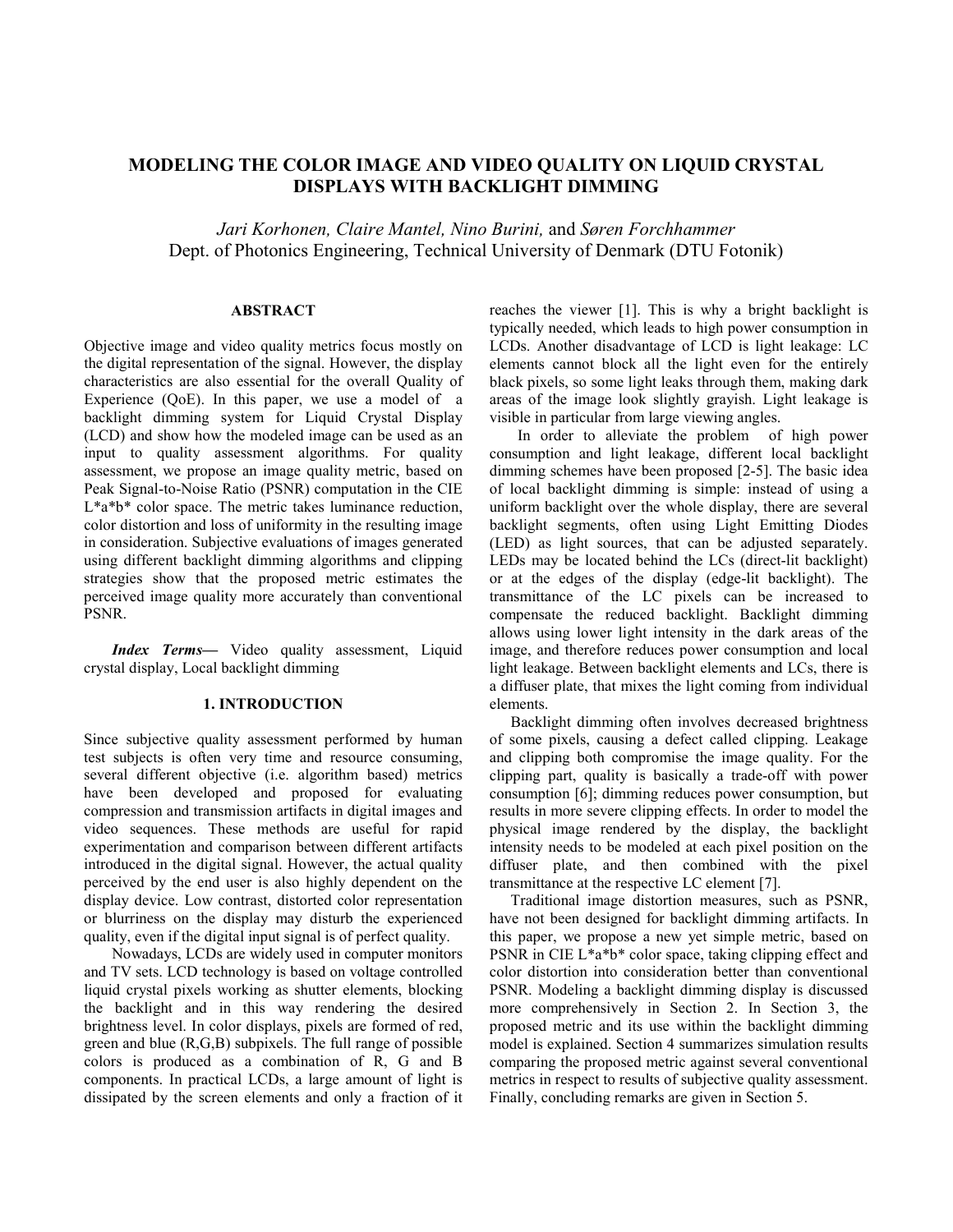#### **2. MODEL OF A BACKLIGHT DIMMING DISPLAY**

There are several different aspects that need to be taken into consideration when modeling a local backlight dimming system. In a basic model, we only consider normalized backlight intensities and LC transmittance levels, light distribution on the diffuser plate and light leakage. In a more advanced model, we add some more sophisticated features, such as the connection between physical and perceived intensity, and different pixel compensation schemes.

#### **2.1 Basic model**

A generic local backlight dimming algorithm takes a digital image as input and gives the intensities for each backlight segment and the transmittance of LC pixels as output. The observed luminance  $L$  at pixel  $(i,j)$  can be calculated by multiplying the backlight intensity *B* at the pixel with the LC transmittance *T* of the pixel:

$$
L(i, j) = B(i, j)T(i, j), \tag{1}
$$

where  $L, B$  and  $T$  are normalized to the interval  $[0,1]$ , where 0 is no light and 1 is full light intensity.

However, Eq. (1) does not consider the impact of light leakage. Assuming full backlight and zero transmittance  $(B=1, T=0)$ , the observed luminance would optimally be *L*=0. Due to light leakage, this is not the case, since the leaked light is observed. To model this aspect, a leakage factor *ε* is defined [5]. In practice, *ε* depends on the viewing angle and may vary between pixels and color components. In a simple model, constant  $\varepsilon$  may be assumed for the whole display. The relationship between observed and ideal luminance with backlight levels *B*=0.5 and *B*=1 is illustrated in Fig. 1., and the normalized luminance with the leakage is given by:

$$
L(i, j) = B(i, j)T(i, j) + \varepsilon(i, j)B(i, j)(1 - T(i, j))
$$
 (2)



**Fig. 1.** Impact of light leakage to observed luminance.

In practical LCDs, light from different backlight units is diffused and mixed on the diffuser plate located between the light source and the liquid crystals. Light diffusion can be modeled with a Point Spread Function (PSF)  $h_k$ :  $h_k(i,j)$  is the amount of light from backlight unit *k* reaching the pixel at position  $(i,j)$ . Then, the normalized intensity at  $(i,j)$  is  $h_k(i,j)$ multiplied by the intensity of backlight element *k*, denoted as  $B_k$ . Since the backlight intensity at each position  $B(i,j)$ may be contributed by all the backlight units  $k$ , the actual intensity can be computed as a sum of all *N* contributions:

$$
B(i, j) = \sum_{k=1..N} B_k h_k(i, j)
$$
 (3)

Equation (3) allows different PSFs for each backlight unit. However, in practical applications with direct-lit backlight, similar PSF is often used, centered around the midpoint of the backlight element. To get the most accurate results, PSF should be measured for each device independently. However, Gaussian PSF may be used as a simplified approximation of PSF in direct-lit backlights [7].

### **2.2 Perceptually uniform vs. physical luminance**

Digital images and video sequences are ideally presented in a perceptually uniform format, i.e. certain intervals in pixel values represent similar differences in perceived intensity over the whole applicable range. In particular, sRGB is an approximately uniform representation of the color components [8]. Unfortunately, the relationship between physical luminance and perceived brightness is not linear: increasing physical luminance by a certain step size is perceptually more noticeable in the dark than in the bright part of the luminance range. This is why practical displays usually perform gamma correction when the input image is converted to LC transmittance. Denoting normalized perceived (uniform) luminance  $L_U$  and physical luminance *L*, Gamma and inverse Gamma corrections are defined as:

$$
\begin{cases}\nL = L_U^{\gamma} \\
L_U = L^{1/\gamma}\n\end{cases} (4)
$$

A typical value of *γ* is 2.2, but other values around 2 are also used [9]. It should be noted that in practical LCDs, input signal controlling the backlights is usually directly proportional to the physical luminance, whereas the input signal to LC is in sRGB, that is then Gamma corrected by the display hardware. In the Eqs. (1) and (2), *L*, *B*, and *T* are supposed to be expressed in the physical domain. This is why the input values must be converted to the same domain before computations, in our case by applying inverse Gamma correction to *T*.

It has been reported that the optimal *γ* is often different for R, G and B components of a color signal [9]. We have omitted this aspect in our study; however, it would be possible to apply different Gamma correction to color components. In general, Gamma function has shown to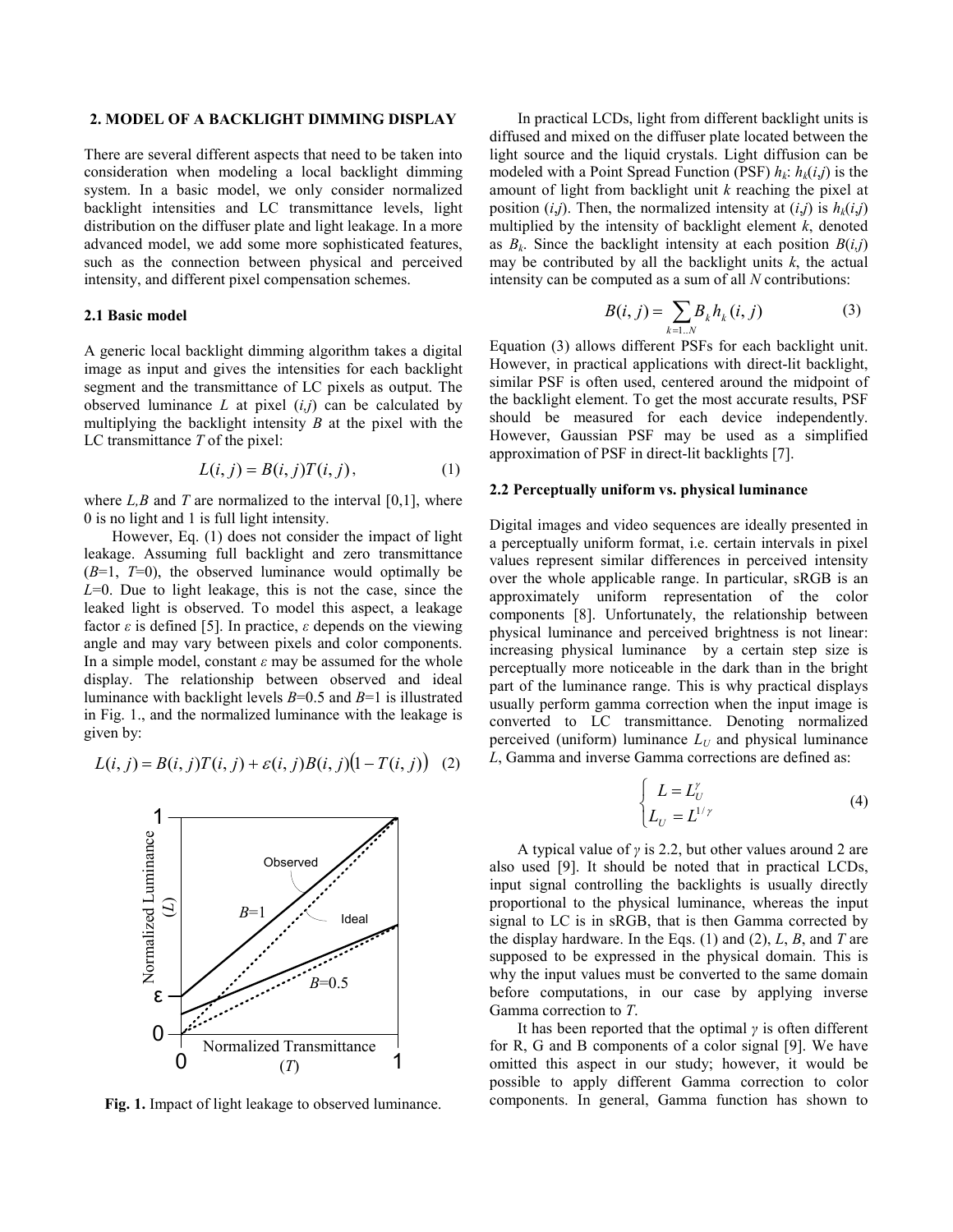work well with conventional displays with relatively low maximum luminance (up to about  $100 \text{ cd/m}^2$ ), but more accurate functions have been proposed for perceptual linearization of the input signal in brighter High Dynamic Range (HDR) displays [7].

### **2.3 Pixel compensation and clipping**

When backlight dimming is performed, some pixels receive less light than with full backlight. In many cases, this can be compensated by increasing pixel transmittance accordingly. This is referred to as *pixel compensation* [9] or *brightness preservation* [6]. In an ideal case, all the pixels can obtain their original intended values  $T_{ORG}(i,j)$  (i.e. transmittance assuming full backlight) via compensation; in this case, the backlight dimming algorithm is said to be *clipper-free*. Then, the compensated transmittance  $T_{COM}(i,j)$  can be computed as:

$$
T_{COM}(i, j) = \frac{T_{ORG}(i, j)}{B(i, j)}
$$
(5)

However, it might be desirable to allow clipping. Especially when there are only few bright pixels in the image, the image quality may not be severely compromised if those pixels are dimmer than in the original.

There are two basic approaches for clipping: *hard* and *soft clipping* [10]. In hard clipping, all the pixels that need to be clipped, are compensated to full transmittance. Hard clipping minimizes the average difference between originally intended and clipped light intensity, but on the other hand, it maps all the pixels above clipping threshold into one intensity level, causing undesirable saturation effect. This problem can be alleviated by using soft clipping, where the clipping curve is smoothened so that some level of differentiation in saturated areas can be obtained.



**Fig. 2.** Hard and soft clipping compared.

Hard and soft clipping are illustrated in Fig. 2. A practical example demonstrating the clipping effect is shown in Fig. 3. In this example, backlight of the original image (a) is dimmed by setting global backlight level to 0.325, respectively to 0.6 in perceptual domain. The resulting images are shown without pixel compensation (b), with hard clipping (c), and soft clipping (d). For soft clipping, we use scaling function:

$$
C_{OUT} = C_{IN} - (1 - B) \cdot C_{IN}^{1/(1 - B)}
$$
 (6)

where  $C_{IN}$  and  $C_{OUT}$  are the original and rescaled pixel values, respectively. The same equation applies to R,G, and B components. Note that this is just one possibility to implement soft clipping: different approaches have been proposed in the literature [10].



a) original image b) no compensation



c) hard clipping d) soft clipping

**Fig. 3.** Practical example of dimmed images without pixel compensation (b), hard clipping (c) and soft clipping (d).

As the visual inspection of Fig. 3. reveals, the relative differences between tones are maintained best when pixel compensation is not used, but the resulting image is very dark. On the other hand, hard clipping introduces visible saturation and color distortion in the brightest areas of the image. Among these compensation strategies, soft clipping apparently provides the most pleasant visual experience: the image looks brighter than without compensation, and colors are less distorted than with hard clipping.

The pixel compensation paradigm can also be applied reversely to compensate light leakage (i.e. reduce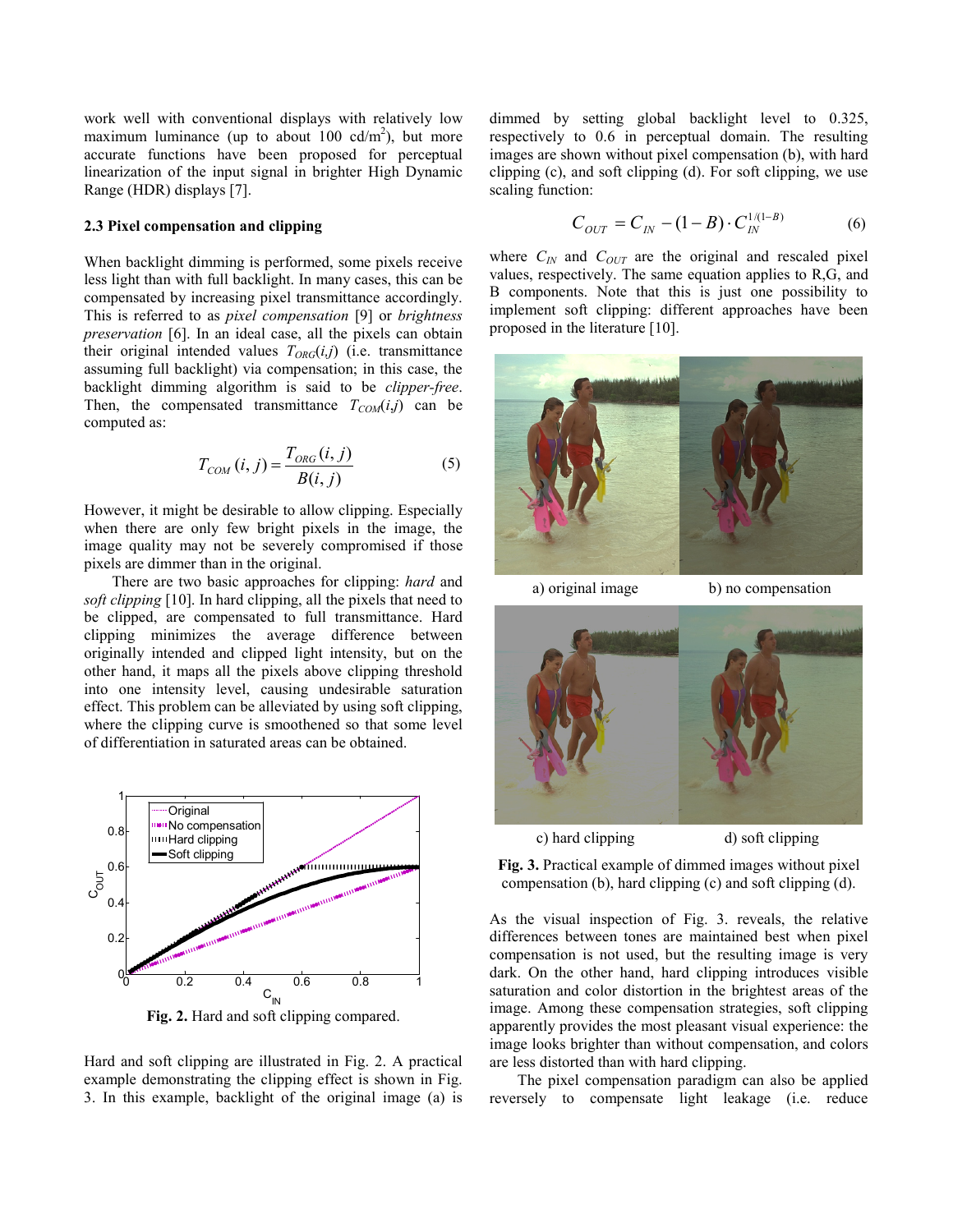transmittance of dark pixels). That said, the impact of leakage is most typically visible only in the darkest segments, and this is why light leakage compensation is usually needed in the very lowest part of the luminance range only. In the example scenario above, light leakage is omitted.

#### **3. OBJECTIVE QUALITY MODEL**

In order to assess the quality of an image shown on an LCD employing backlight dimming and compare different backlight dimming algorithms, we may apply the model presented in Section 2 to generate a digital image that approximates the image actually shown on the screen in the perceptually uniform space,  $L_U(i,j)$ . Then, the resulting image or video sequence can be compared against the original sRGB input image [7], using any traditional objective quality metric, such as PSNR or Mean Structural Similarity Index Metric (MSSIM). The procedure is outlined in Fig. 4. For the sake of clarity, we assume that the signal is normalized to range [0,1] in all phases.



**Fig. 4.** Measuring the image quality in a backlight dimming systems.

The major weakness of the approach described above is that it does not consider the typical artifacts related to backlight dimming, such as color distortions, often difficult to estimate with traditional quality indices weighting different color components in a non-optimal manner. This is why we propose a metric based on PSNR, but operating in the CIE L\*a\*b\* color space, where L\* component represents luminance, and a\* and b\* components define the chrominance. The formula for conversion from linearized (Gamma corrected) sRGB to  $L^*a^*b^*$  can be found in [9].

In contrast to other well known color spaces, L\*a\*b\* color space has been designed so that a transition of certain magnitude in the color space is supposed to approximate an equivalent perceived change, regardless of the direction. This is why we can define color difference Δ*E\**, that is the perceived difference between two colors, considering both luminance and chrominance differences [9]:

$$
\Delta E^* = \sqrt{(\Delta L^*)^2 + (\Delta a^*)^2 + (\Delta b^*)^2},
$$
 (7)

where Δ*L\**,Δ*a\**, and Δ*b\** are the differences of *L\**, *a\** and *b\** components between the compared colors. Using the

well known definition of PSNR, we can define LabPSNR by replacing the Mean Squared Error (MSE) by the mean squared Δ*E\**:

$$
LabPSNR = 10 \cdot \log_{10} \left( \frac{(\Delta E^*_{\text{max}})^2}{\frac{1}{mn} \sum_{i=1}^n \sum_{j=1}^m \Delta E^*(i, j)^2} \right)
$$
(8)

where  $\Delta E^*(i,j)$  is the color difference at pixel position  $(i,j)$ , *m* and *n* give the image dimensions, and  $\Delta E^*_{max}$  is the maximum possible color difference. However, as Δ*E\*max* we have used Δ*E\** obtained between normalized sRGB triplets  $(0,0,0)$  and  $(1,1,1)$ , ie. the difference between full black and white, although even larger differences can be observed with certain color combinations. The value of Δ*E\*max* is 100.

In order to perform more accurate transform of the  $sRGB$  color component value  $C_U$  in the normalized perceptually uniform scale to the respective normalized physical luminance value *C<sub>PHY</sub>* than with the conventional Gamma function, we propose linearization using the conversion function adopted from [7]:

$$
C_{PHY} = \frac{((\exp[C_U \cdot \ln(a \cdot l_{\max}^b + 1)] - 1)/a)^{1/b}}{l_{\max}},
$$
 (9)

where  $l_{max}$  is the maximum physical luminance in cd/m<sup>2</sup>, respective to  $C_U = C_{PHY} = 1$ . Parameters  $a = 0.56$  and  $b = 0.88$ have been derived by fitting Eq. (9) to the experimental data from [8], as explained in [7]. The reverse conversion can be performed as:

$$
C_U = \frac{\ln(a \cdot (l_{\text{max}}^b \cdot C_{\text{PHY}})^b + 1)}{\ln(a \cdot l_{\text{max}}^b + 1)}
$$
(10)

The use of the proposed function for perceptual linearization is of course optional; the conventional Gamma function can be used as well. However, it is essential that both original reference image and the distorted image are linearized with the same method.

One significant issue to consider for practical quality assessment is the selection of the luminance range for the reference image. Usually, the range is chosen so that a white pixel, i.e. a pixel with normalized sRGB triplet values  $(1,1,1)$ , is mapped to the peak luminance that can be obtained using the full backlight. However, with this approach, hard clipping results in better measured quality than soft clipping, and the quality impact of the saturation effect related to hard clipping is not taken into consideration. It is reasonable to assume that the relative luminance differences are as essential for the perceived quality as the maximum brightness level. This is why we also suggest rescaling the reference pixels to make the maximum obtained luminance to match the reference value:

$$
C_{RS} = \delta \cdot C_{REF},\qquad(11)
$$

where  $C_{RS}$  is the rescaled pixel,  $C_{REF}$  is the respective original reference pixel, and  $\delta$  is a linear dimming factor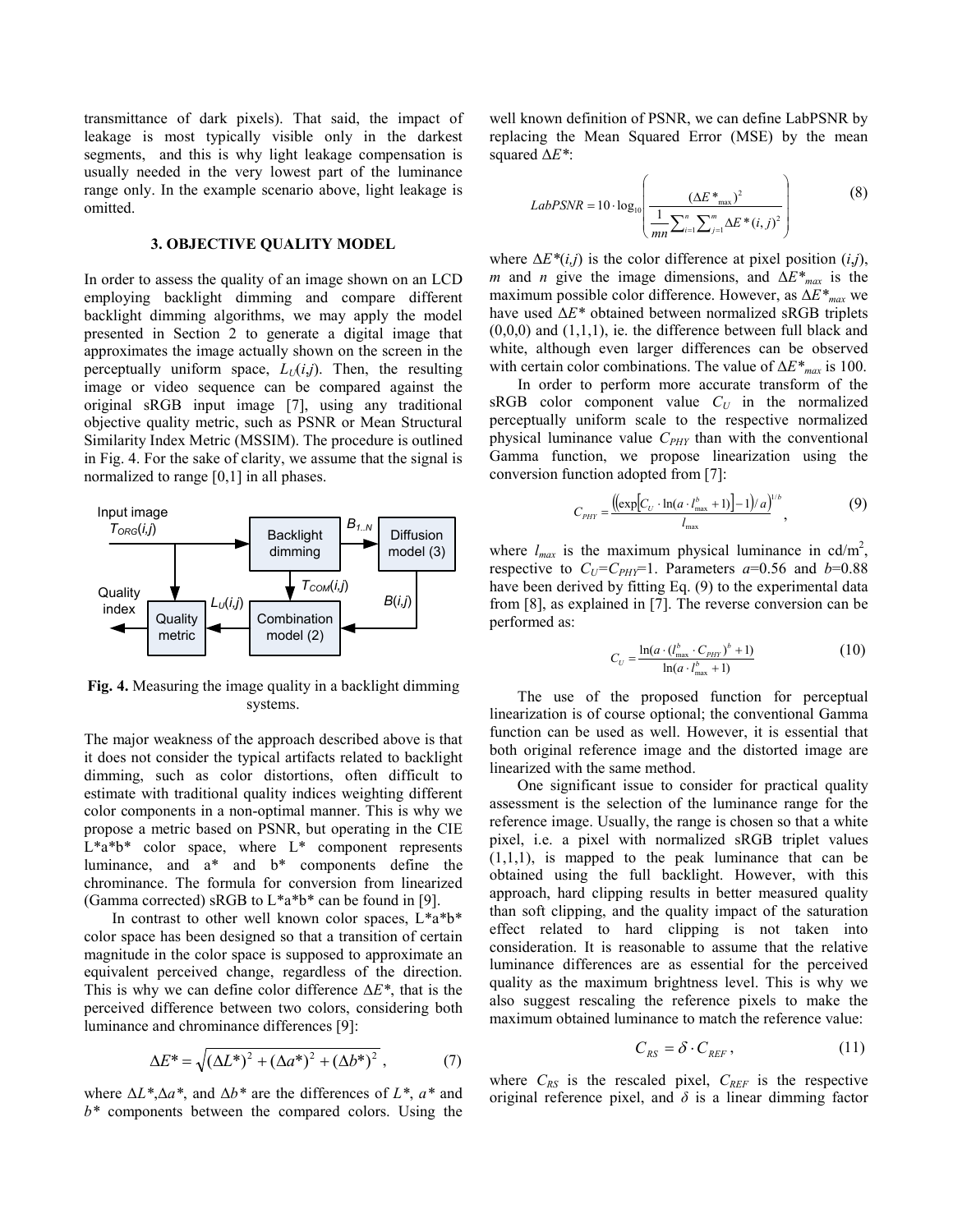denoting the maximum observed relative loss of brightness after backlight dimming. The rescaled pixels represent the brightest possible dimmed image that would maintain the color uniformity of the original image. In general, *δ*=min{*C<sub>DIM</sub>*/*C<sub>REF</sub>*} can be used, where *C<sub>DIM</sub>* denotes the pixel values resulting from backlight dimming and pixel compensation. With global dimming, the minimum is typically reached at any position, where one of the brightest pixels is located. However, since local dimming can lead to significant local variations in the backlight level, the impact of outlier pixels with little significance on the overall image quality needs to be excluded. In this paper, we have used 1000 pixels out of the reference pixels with original intensity higher than 95% of the observed maximum intensity, so that they give the smallest  $C_{DM}/C_{REF}$  values, and computed  $\delta$  as the average of them. The rescaling procedure is then performed to the pixel values in the perceptually uniform domain. The procedure is illustrated in Fig. 5.



**Fig. 5.** Rescaling of the reference pixels.



**Fig. 6.** Deriving Δ*E\** from the difference between the dimmed pixel, and the original and rescaled pixels.

Even though the relative luminance levels are perceptually more important than the maximum brightness of the image, overall dimming has some negative influence on the quality. This is why we have the redefined color difference Δ*E\** for each pixel so that the difference from the dimmed pixel is computed firstly against the original and secondly against the rescaled reference pixels, and the larger difference is chosen as Δ*E\**:

$$
\Delta E^* = \max(\Delta E^*_{a}, \Delta E^*_{b})
$$
 (12)

Then, combined LabPSNR (CLabPSNR) can be computed, using  $\Delta E^*$  from Eq. (14). We believe that this approach provides a reasonable compromise between measuring uniformity and brightness in respect to the ideal pixel value.

#### **4. EXPERIMENTS**

We have first tested our metric by simulating global backlight dimming on selected color images of size 768x512 pixels from the Kodak image set, using several backlight levels and different pixel compensation methods in a similar fashion as explained in Section 2.3. As expected, conventional RGB-PSNR indicates the best quality when hard clipping is used, since hard clipping minimizes the absolute difference between the pixel values in the original and the dimmed image. The relative quality estimates produced by the proposed CLabPSNR are better in line with the visually perceived image quality: as demonstrated in Fig. 3, soft clipping gives the best result, whereas hard clipping and direct scaling (no compensation) both show lower quality. As an example, RGB-PSNR and CLabPSNR results for the 'Beach' image shown in Fig. 3. are summarized in Table 1.

**Table 1.** Comparison of RGB-PSNR and CLabPSNR on Beach image with different pixel compensation (see Fig. 3.)

|               | no comp. | hard clip. | soft clip. |
|---------------|----------|------------|------------|
| RGB-PSNR (dB) | 12.02    | 19.34      | 15.67      |
| CLabPSNR (dB) | 1141     | 13 13      | 14.97      |

In order to validate CLabPSNR in local backlight dimming scenarios with more subtle differences between different backlight dimming methods, we have compared the proposed method against the raw subjective data available from an earlier study described in [11,12]. In this study, the subjective quality produced by different local backlight dimming methods was evaluated by 16 test subjects via pairwise comparisons. The comparison results were then converted into subjective scores using Thurstone-Mosteller method [13]. Five to eight different backlight dimming methods were applied to each of the 7 source images included in the study. For more details about the subjective test methodology and the results, readers may refer to [11,12].

Table 2. summarizes the results in terms of Pearson correlation coefficient (PCC) and Spearman rank order correlation coefficient (SROCC), when subjective results are compared against CLabPSNR and some conventional quality indices, including RGB-PSNR. Since only few versions of each test image were compared, the results are sensitive to outliers, which explains the low correlations in some cases, such as MSSIM and RGB-PSNR for 'Stars' image.